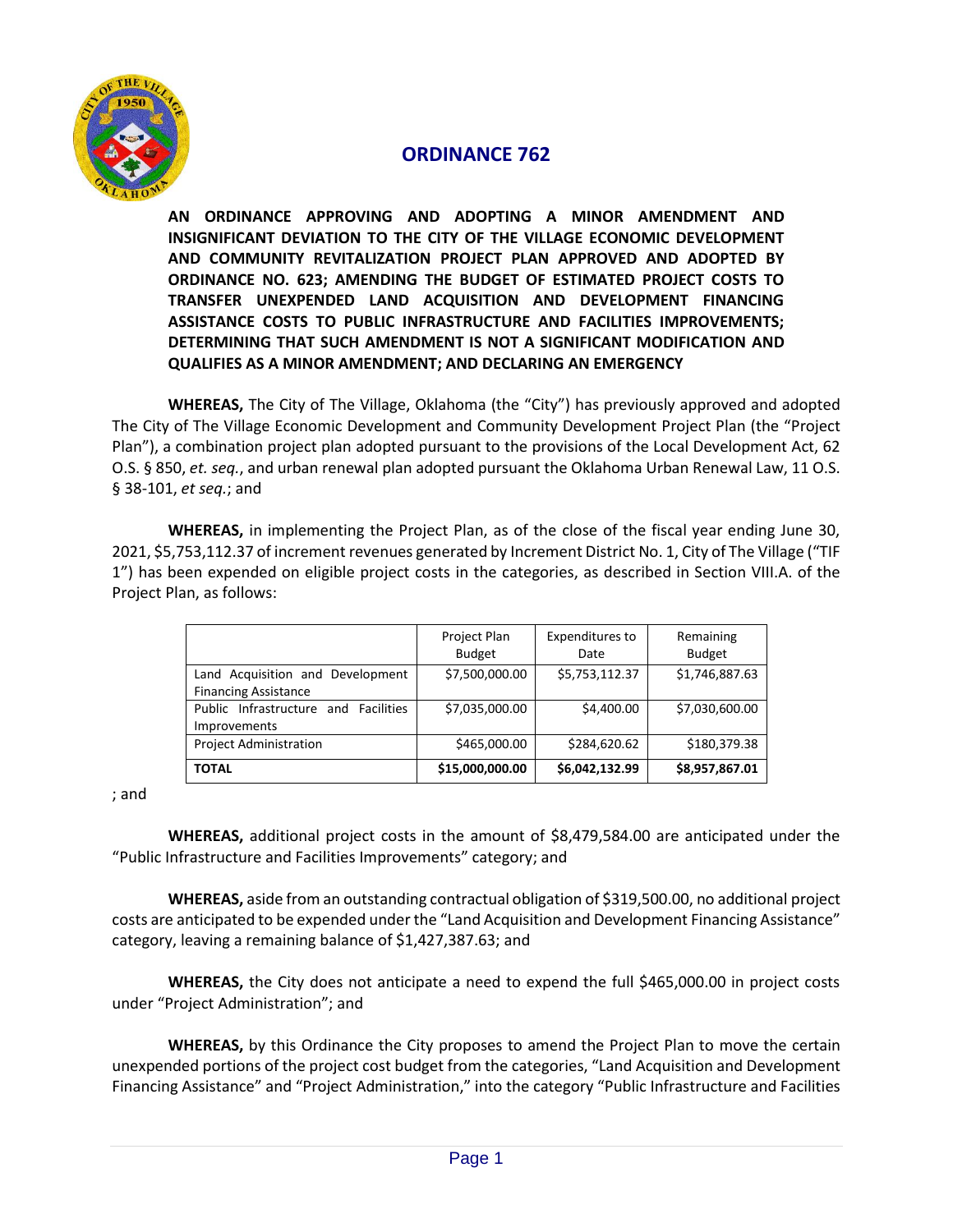## **ORDINANCE 762**

Improvements" to ensure the full anticipated project costs and activities under that category are covered under the approved project cost budget; and

**WHEREAS,** this Ordinance does not add any area to TIF 1, does not increase the overall project cost budget, and does not change the character or purpose of the Project Plan, and therefore qualifies as a minor amendment to the Project Plan, as defined in 62 O.S. § 858(D), and is determined to not be a significant deviation to the Project Plan, as described in 11 O.S. § 38-106(H); and

**WHEREAS,** The Village Development Authority has reviewed the proposed amendments and modifications to the Project Plan contained in this Ordinance and determined the proposed amendments and modifications to be desirable; and

**WHEREAS,** the City's Planning Commission has reviewed the proposed amendments and modifications to the Project Plan contained in this Ordinance and determined that those proposed amendments and modifications conform to the general plan for the City, and have recommended that the City Council approve the proposed amendments and modifications.

### **NOW, THEREFORE, BE IT ORDAINED BY THE CITY COUNCIL OF THE CITY OF THE VILLAGE, OKLAHOMA:**

#### **Section 1. Section VIII, Paragraph A., of the Project Plan is hereby amended to read as follows:**

A. The Project Costs will be financed by the apportionment of ad valorem tax increments from Increment District No. 1, City of The Village. The categories are:

#### **PROJECT COSTS**

| <b>Total Project Costs</b>                                                                                                                                                                                                                                             | \$15,000,000 |
|------------------------------------------------------------------------------------------------------------------------------------------------------------------------------------------------------------------------------------------------------------------------|--------------|
| Project preparation, approval,<br>implementation, and administration<br>(including planning, consulting, legal, and<br>engineering costs):                                                                                                                             | \$427,388    |
| <b>Public Infrastructure and Facilities</b><br>Improvements and expansion, including<br>library, streets, buildings, water system,<br>sewer, landscaping, streetscaping, green<br>belt, street lighting, utility relocation,<br>signage, park, pathways, and walkways: | \$8,500,000  |
| Land Acquisition and Development<br><b>Financing Assistance:</b>                                                                                                                                                                                                       | \$6,072,612  |

Plus financing costs, costs of issuance, necessary or appropriate reserves, and interest on repayment of Project Costs.